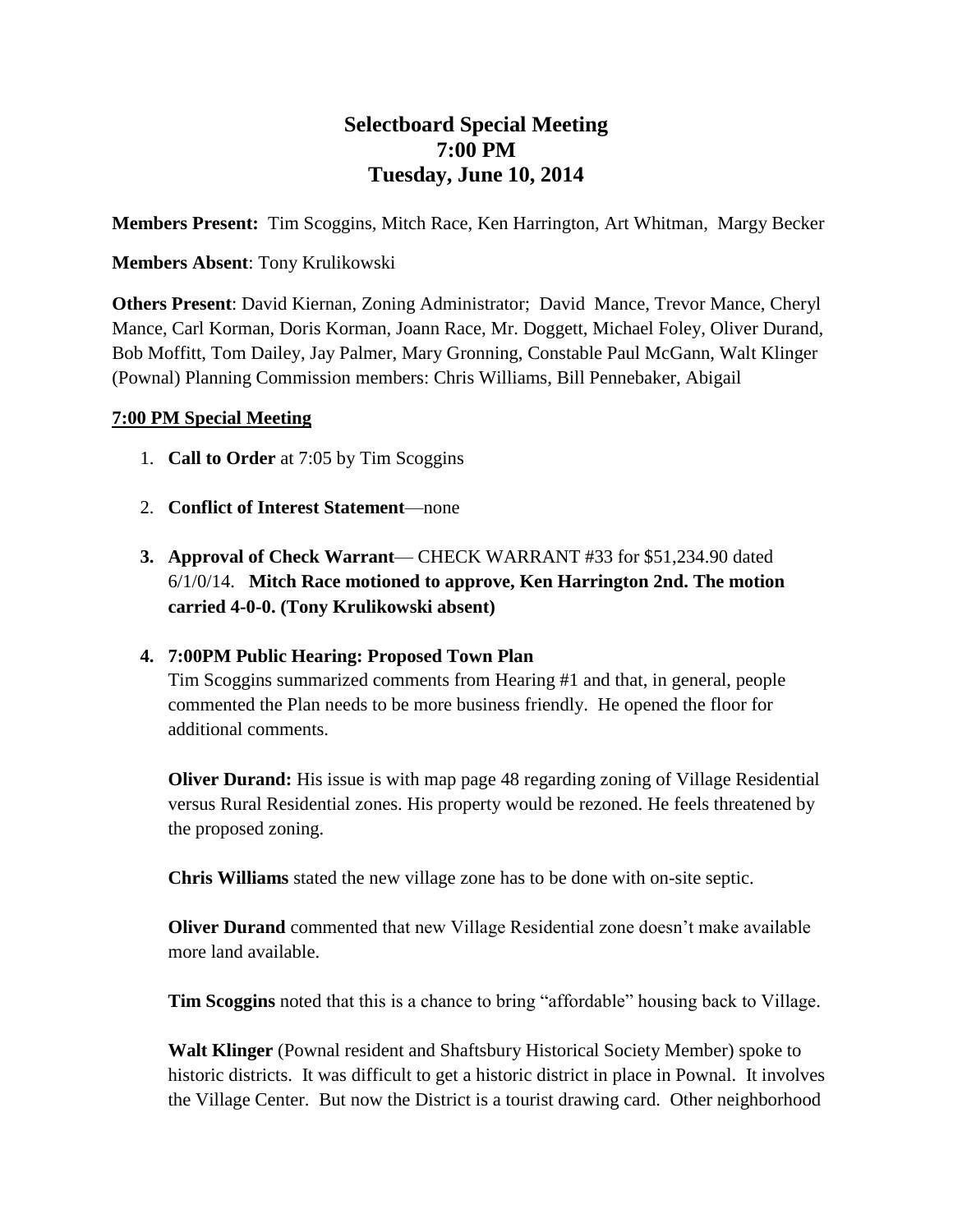areas in Pownal are looking to do the same. The historic district imposes no restriction of property rights. Separate by-laws have to be adopted to create a regulatory district.

**Bob Moffit** discussed page 32 of Chapter 5 Natural Resources, Section 7 "Agricultural Land". He referred to "Timber Harvesting in Vermont." He suggests to incorporate the document by reference.

**David Mance:** mentioned Best Management Practices and Current Use Logging Standards, which are enforced by the County Forester. He then stated the vision of the proposed Plan is different than what he likes to think of as Shaftsbury. In 1984 there were approximately 400–500 employees in Town. There was an active village with a central business area. The original school playground equipment was donated by Stanley Tool employees. This proposed plan does not create a village center. Cell services and broadband encourages businesses throughout the town, not in the village. Village revitalization is more important than having broadband everywhere.

Dave Mance made a series of comments on various sections of the Plan, some of which are summarized below as follows:

Re**:** Map 7-1. Historic Resources. The Mance land identified as part of historic district is NOT in historic district. Both the Ludwig and Mance parcels north of West Mountain should be taken out of the 'Historic District'.

Re: Page 5, section 2.3 "Maintain the Rural and Historical Character." Where is North Shaftsbury, he asked? He suggested deletion of the reference and that the Plan focus on the Village Center.

Re: Page 5, section 2.6 regarding affordable housing and suggested replacing existing language with "a wide range of housing opportunities".

Re: Page 10, section 2 "Density." He is not optimistic about the scenario of development. Chris Williams and Tim Scoggins spoke in favor of existing language.

Re: Page 11, section 3.3 "Economy." Dave Mance asked that figures relating to employment be checked. The Plan should be checked for conflicting data statements throughout.

Re: Page 24 regarding shoreline buffers. Dave Mance stated all lots now require designed septic systems. (New shoreline buffer standards will supercede local)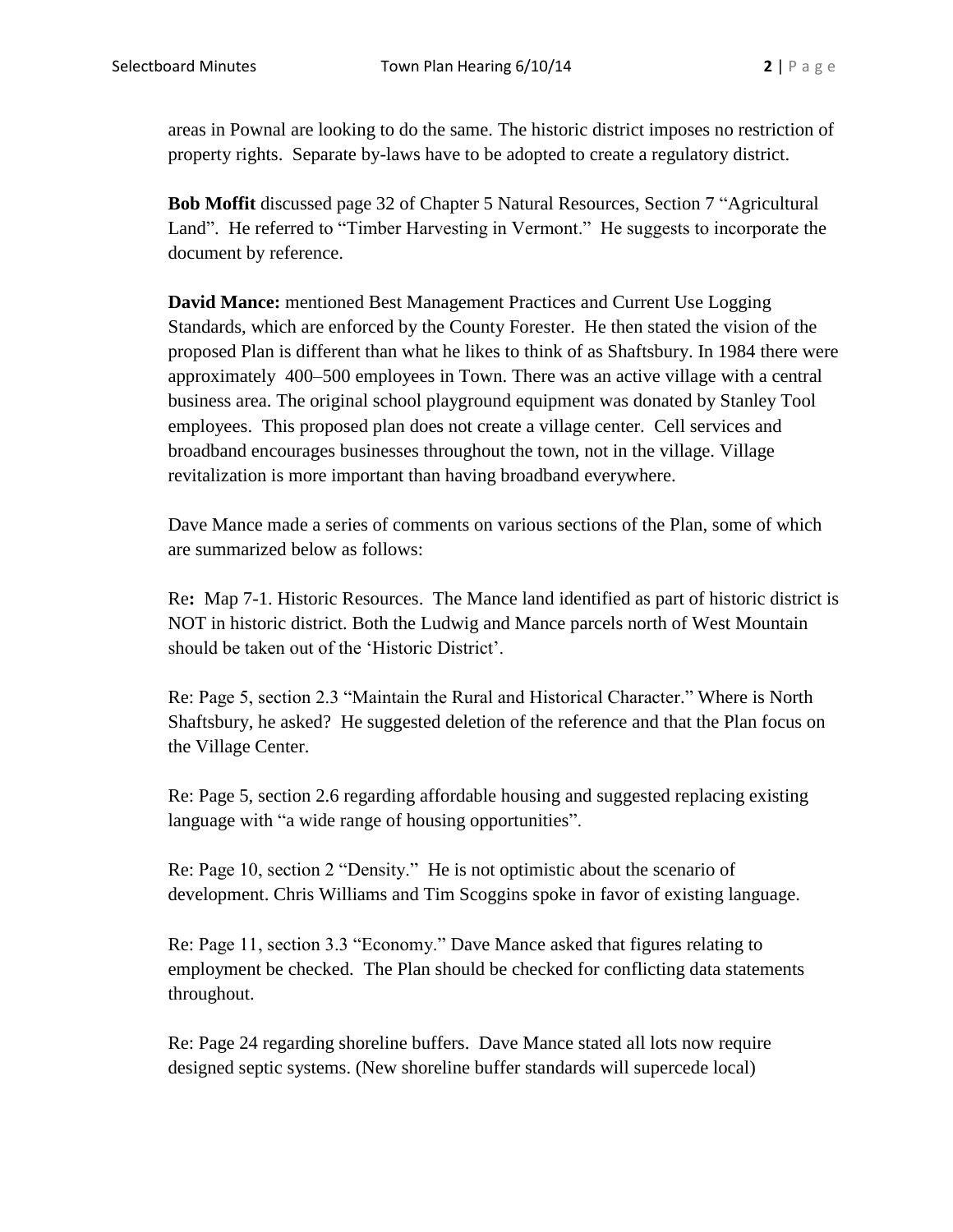**Carl Korman:** Pointed out policies and recommendations in the Plan 'control' not data. Selectboard should be looking at these. He further suggested the Board pay attention only to facts on which specific policies and recommendations are based.

**David Mance:** Section 6.3, #3, last sentence on page 54 regarding Industrial Districts. Delete "existing or planned". Delete "maximum".

Re: Page 55, First sentence needs re**-**wording. Insert "with chemical or composting toilets;" Delete "without septic systems".

Discussions occurred relative to Page 56, Section 6.5 "Land Use and Development Policies and Recommendations". Dave Mance asked how to quantify the standard "not to diminish the value of" important natural, scenic and historic resources. He suggested substituting language in 6.5(f) with "provisions to mitigate impacts on important natural, scenic, and historic resources".

**Carl Korman** stated agreement that the phrase "not to diminish the value of" is too vague a statement. He suggested a common practice used to avoid impacting important resources is to a. avoid; b. seek alternative locations; c. then mitigate.

**Bob Moffitt** comments on page 56 (j) that new private roads have to be betterconstructed than town highways. He asked "Why?" Mr. Moffitt commented on provisions concerning 'scenic road'. He then asked where Murphy Hill Road ends, noting incorrect placement of road signs.

**Michael Foley** spoke in favor of acquiring broadband service in North Shaftsbury and on Timber Trail Road.

**Trevor Mance** says the Plan is heavy on environmental and historic areas. He said he wants the Plan to attract and retain businesses. He stated language concerning industrial zones is too stringent.

**Tom Dailey** discussed Page 32, Section 5.2.6 on Air Quality: provisions could be interpreted too broadly. He suggested using "should comply with State Air Quality standards" in place of existing language.

**Tom** Dailey expressed concern re: Page 33, Section 5.2.8 on "Agricultural Land": Language at the top of page 33, sentence beginning "Conversely, zoning in important agricultural areas…. " Such language could open the door to a possible bylaw that only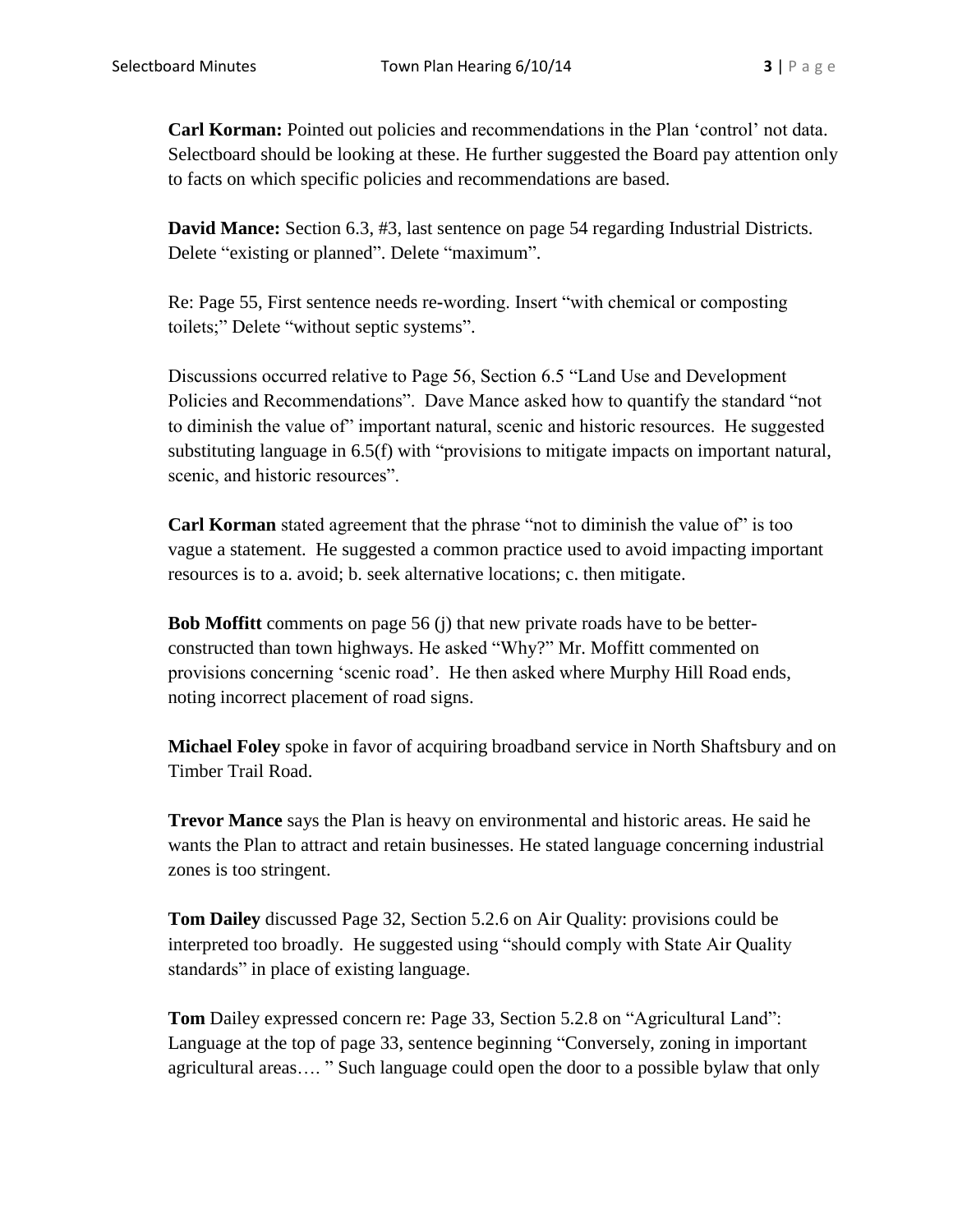farming is acceptable use. This would mean that people could not sell land for other uses.

**Tom Dailey** expressed concern that Page 52 discussions of rural residential area zones would open up all developed areas to the "open space bylaw provisions." He will suggest substitute language relative to "maintaining substantial buffer zones" in Section 6.5(f) on Page 56.

Re: Page 80, number 7, delete "should" and take out directive for landfill.

Mr. Dailey stated the Town should look at sewer service in Village.

**Oliver Durand** suggests to adopt the Town Plan by vote at Town Meeting

**Mitch Race** and **Tim Scoggins** stated the current process is to adopt by majority of Selectboard. Tim Scoggins argued for the current process.

**Carl Korman**: Stated the world has changed. The clock cannot be turned back to 1984. The Town Plan must encourage and work with small businesses.

**David Mance.** Commented that village-centered employment brought services with it. He said business should not be encouraged to scatter throughout town.

Re: Page 97, paragraph 7, regarding Garage. Town should "consider" construction of new garage at that the landfill site.

**Art Whitman** remarked re: page 89 regarding Parks that developers will not maintain parks once subdivisions are complete.

He then asked Tom Dailey whether the Act 250 hearing process would look at the whole Plan? And if mandatory or suggested language is used?

**Tom Dailey** remarks the "Whole Town Plan is fair game in Act 250 cases." There is a distinction been "shall" and "should". He advised the proposed Plan, as written, is "advisory".

**David Mance**: in the first Development Review Board meeting on the Second Chance Animal Shelter. Most comments quoted Town Plan, not zoning bylaws.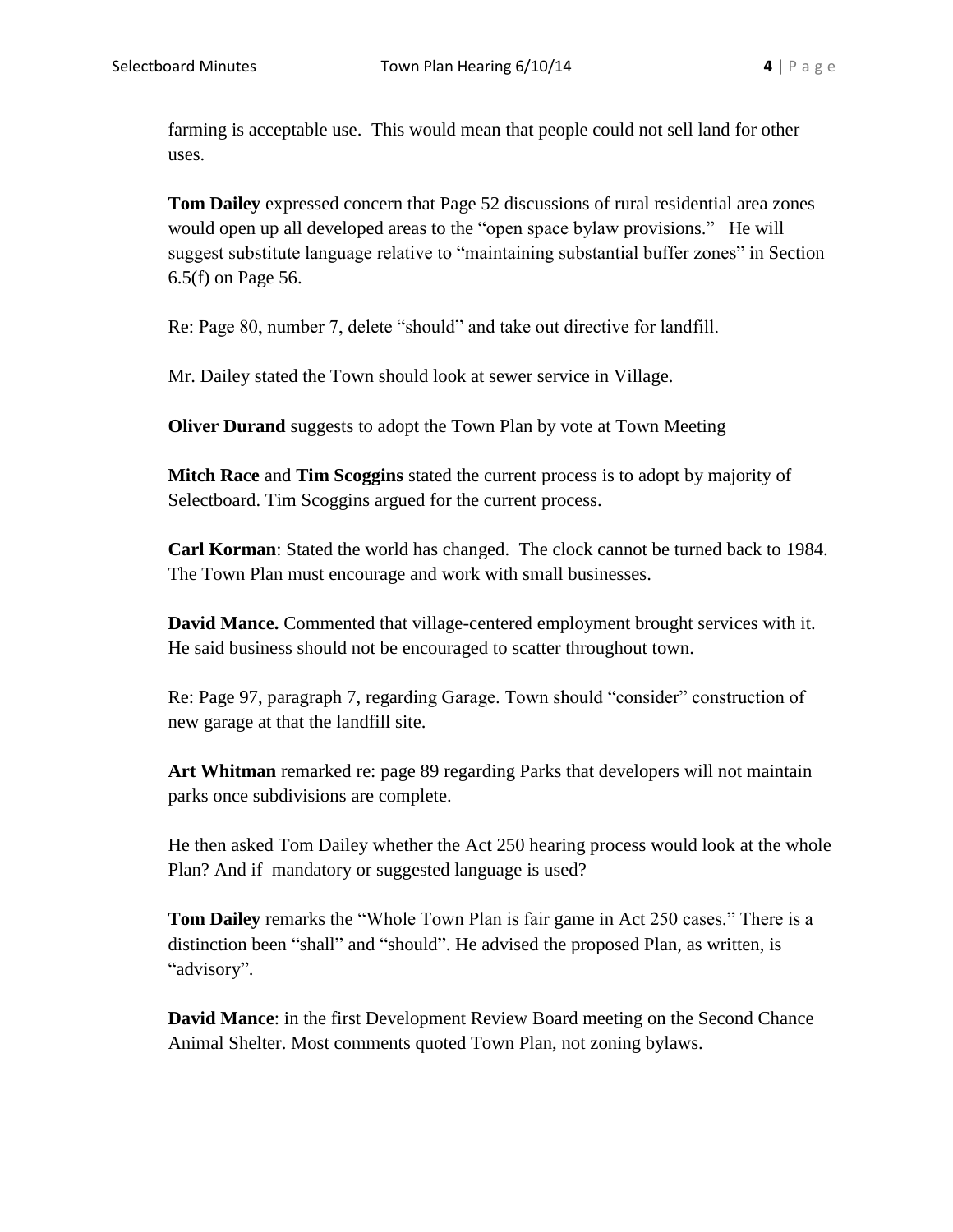Chair Tim Scoggins inquired whether or not to close the public hearing. The Board agreed to leave the hearing 'open', while it held discussions on whether or not to adopt the Plan.

### **5. Consideration of Action to Adopt Proposed Plan**

Art Whitman said he wants to delete the Historical Asset listing. More discussion followed regarding same.

Margy Becker read 24 V.S.A. §4385 regarding procedures to adopt the Plan, inclusive of making changes to the Town Plan:

"The legislative body may change the proposed plan or amendment, but shall not do so less than 15 days prior to the final public hearing. If any part of proposal is changed, the legislative body…shall warn a new public hearing or hearings…If any part of the proposal is changed, the legislative body, at least 15 days prior…shall file a copy of changed proposal with the clerk of the municipality…"

Bill Pennebaker cautioned proposed language changes to Historic Resources affect proposed and prior Plan.

Tim Scoggins questioned the Board members opinions of the suggested VR2 zone. Bill Pennebaker states there is no change in zoning unless municipal water or sewer is supplied.

**Ken Coonradt and David Mance** commented that development east of school will warrant village sewer, because soils are so poor for septic. Dave Mance said half-acre lots could never be created. Oliver Durand confirms prevalence of bedrock.

**Tim Scoggins** stated the Board should presume some septic systems could be sited.

**Mitch Race** commented that if sewer is feasible, then he is in favor of more half-acre lots close to town.

More discussions ensued about the proposed Plan's historic asset listing. Tim Scoggins noted the Board's consensus that the reference to national historic standards will be taken out.